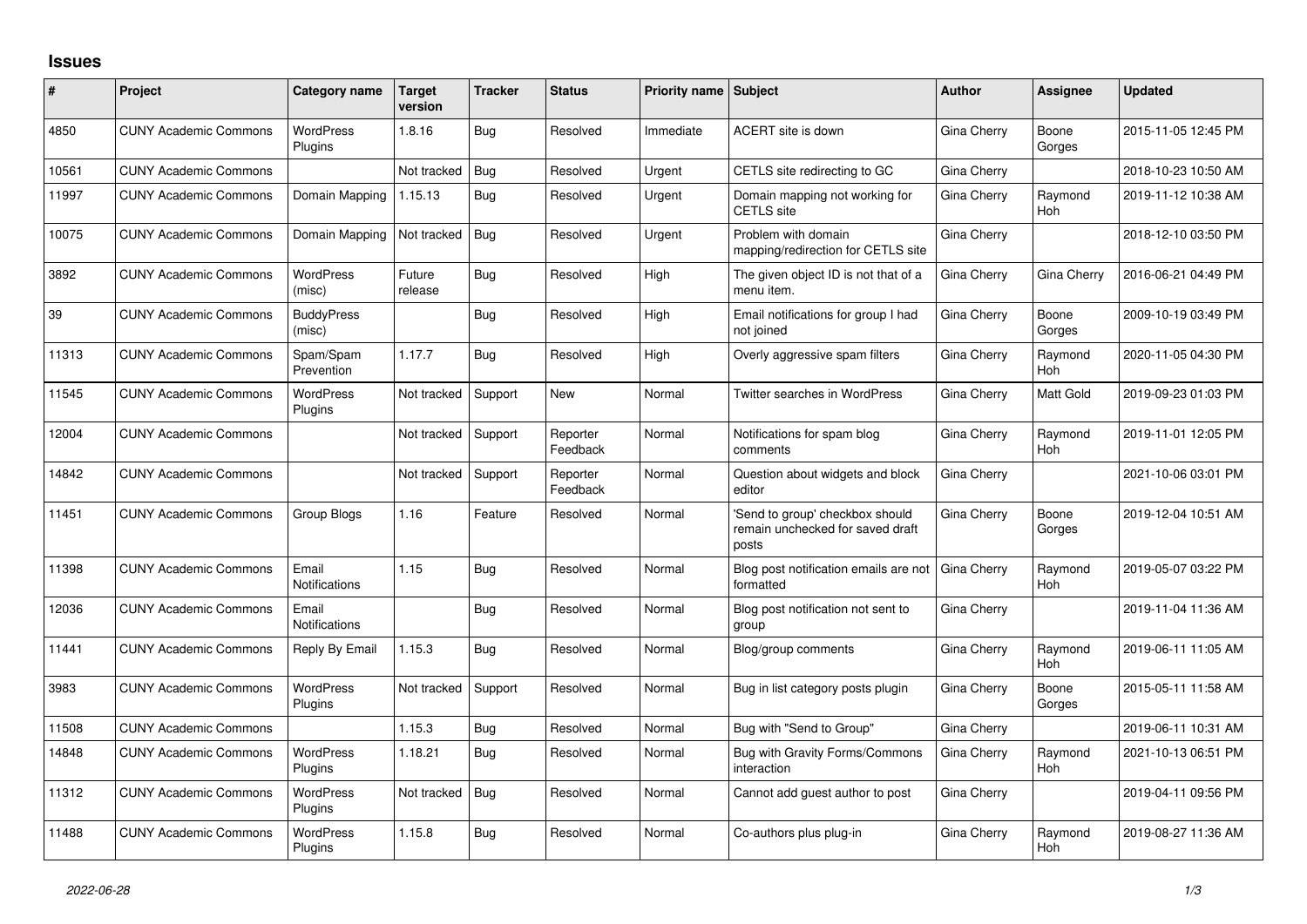| #     | Project                      | Category name               | <b>Target</b><br>version | <b>Tracker</b> | <b>Status</b> | Priority name Subject |                                                                | Author             | Assignee        | <b>Updated</b>      |
|-------|------------------------------|-----------------------------|--------------------------|----------------|---------------|-----------------------|----------------------------------------------------------------|--------------------|-----------------|---------------------|
| 15203 | <b>CUNY Academic Commons</b> |                             | Not tracked              | Bug            | Resolved      | Normal                | Comments no longer working                                     | Gina Cherry        |                 | 2022-01-19 03:41 PM |
| 10363 | <b>CUNY Academic Commons</b> |                             |                          | Bug            | Resolved      | Normal                | Domain mapping for CETLS site                                  | Gina Cherry        |                 | 2018-10-23 10:52 AM |
| 10800 | <b>CUNY Academic Commons</b> | Email<br>Notifications      | 1.14.3                   | Bug            | Resolved      | Normal                | Duplicate email notifications on blog<br>comments              | <b>Gina Cherry</b> | Raymond<br>Hoh  | 2019-02-13 06:05 PM |
| 12003 | <b>CUNY Academic Commons</b> |                             | 1.15.13                  | <b>Bug</b>     | Resolved      | Normal                | <b>Editing events using Events</b><br>Manager plugin           | Gina Cherry        |                 | 2019-10-22 04:39 PM |
| 3976  | <b>CUNY Academic Commons</b> | Email<br>Notifications      | 1.7.18                   | Feature        | Resolved      | Normal                | Emails to blog subscribers should<br>be sent in HTML           | Gina Cherry        | Boone<br>Gorges | 2015-04-12 02:18 PM |
| 11501 | <b>CUNY Academic Commons</b> |                             | 1.15.3                   | Bug            | Resolved      | Normal                | Error message when editing post                                | Gina Cherry        |                 | 2019-05-31 10:57 AM |
| 11513 | <b>CUNY Academic Commons</b> | Email<br>Notifications      | 1.15.4                   | <b>Bug</b>     | Resolved      | Normal                | Extra group notification                                       | Gina Cherry        | Raymond<br>Hoh  | 2019-06-25 04:22 PM |
| 10645 | <b>CUNY Academic Commons</b> |                             | 1.13.13                  | Bug            | Resolved      | Normal                | Facebook link in groups                                        | Gina Cherry        |                 | 2018-10-31 04:51 PM |
| 8389  | <b>CUNY Academic Commons</b> | <b>WordPress</b><br>Plugins | 1.11.6                   | Feature        | Resolved      | Normal                | Gravity Forms + Custom Post Types<br>plug-in                   | Gina Cherry        | Boone<br>Gorges | 2017-07-06 08:09 PM |
| 15094 | <b>CUNY Academic Commons</b> | Group Invitations           | 2.0.0                    | <b>Bug</b>     | Resolved      | Normal                | Group admins added to site as<br>authors, not admins           | Gina Cherry        | Boone<br>Gorges | 2022-05-26 11:36 AM |
| 9570  | <b>CUNY Academic Commons</b> | <b>WordPress</b><br>Plugins | 1.12.13                  | Bug            | Resolved      | Normal                | Guest authors in Co-Authors Plus<br>plug-in not working        | Gina Cherry        | Boone<br>Gorges | 2018-05-01 06:10 PM |
| 14841 | <b>CUNY Academic Commons</b> | <b>WordPress</b><br>Plugins | 1.18.20                  | Bug            | Resolved      | Normal                | Issue with Co-Authors Plus in the<br>Customizr theme           | Gina Cherry        | Raymond<br>Hoh  | 2021-10-07 08:14 PM |
| 12030 | <b>CUNY Academic Commons</b> |                             | Not tracked              | Bug            | Resolved      | Normal                | Issue with scheduled publishing                                | Gina Cherry        |                 | 2020-02-11 04:47 PM |
| 7944  | <b>CUNY Academic Commons</b> | WordPress<br>Plugins        | 1.10.16                  | Feature        | Resolved      | Normal                | MailChimp plug-in                                              | Gina Cherry        |                 | 2017-04-11 12:38 PM |
| 11444 | <b>CUNY Academic Commons</b> |                             | 1.15.1                   | Bug            | Resolved      | Normal                | New site settings not saved                                    | Gina Cherry        |                 | 2019-05-14 11:15 AM |
| 40    | <b>CUNY Academic Commons</b> | <b>BuddyPress</b><br>(misc) |                          | Bug            | Resolved      | Normal                | Notification won't go away                                     | Gina Cherry        | Boone<br>Gorges | 2009-10-19 03:49 PM |
| 11511 | <b>CUNY Academic Commons</b> | <b>WordPress</b><br>Plugins | 1.15.3                   | Feature        | Resolved      | Normal                | Plug-in request                                                | Gina Cherry        |                 | 2019-06-11 11:05 AM |
| 3669  | <b>CUNY Academic Commons</b> | WordPress<br>Plugins        | 1.7.4                    | Feature        | Resolved      | Normal                | Plug-in request: Collapse-o-matic                              | Gina Cherry        | Boone<br>Gorges | 2014-11-21 11:14 AM |
| 14568 | <b>CUNY Academic Commons</b> | <b>WordPress</b><br>Plugins | 1.18.14                  | Feature        | Resolved      | Normal                | Plugin request: Gravity Forms<br>Advanced Post Creation Add-On | Gina Cherry        |                 | 2021-07-13 01:18 PM |
| 13969 | <b>CUNY Academic Commons</b> | Server                      | Not tracked Bug          |                | Resolved      | Normal                | Problems accessing the Commons                                 | <b>Gina Cherry</b> |                 | 2021-02-11 03:10 PM |
| 11518 | <b>CUNY Academic Commons</b> |                             | Not tracked              | Bug            | Resolved      | Normal                | Question about group events                                    | Gina Cherry        |                 | 2019-06-04 02:14 PM |
| 11646 | <b>CUNY Academic Commons</b> |                             | Not tracked              | Feature        | Resolved      | Normal                | Redmine request                                                | Gina Cherry        |                 | 2019-07-23 11:17 AM |
| 11311 | <b>CUNY Academic Commons</b> | WordPress<br>Plugins        | 1.14.11                  | Feature        | Resolved      | Normal                | Request for post expiration plug-in                            | Gina Cherry        | Raymond<br>Hoh  | 2019-04-15 10:47 AM |